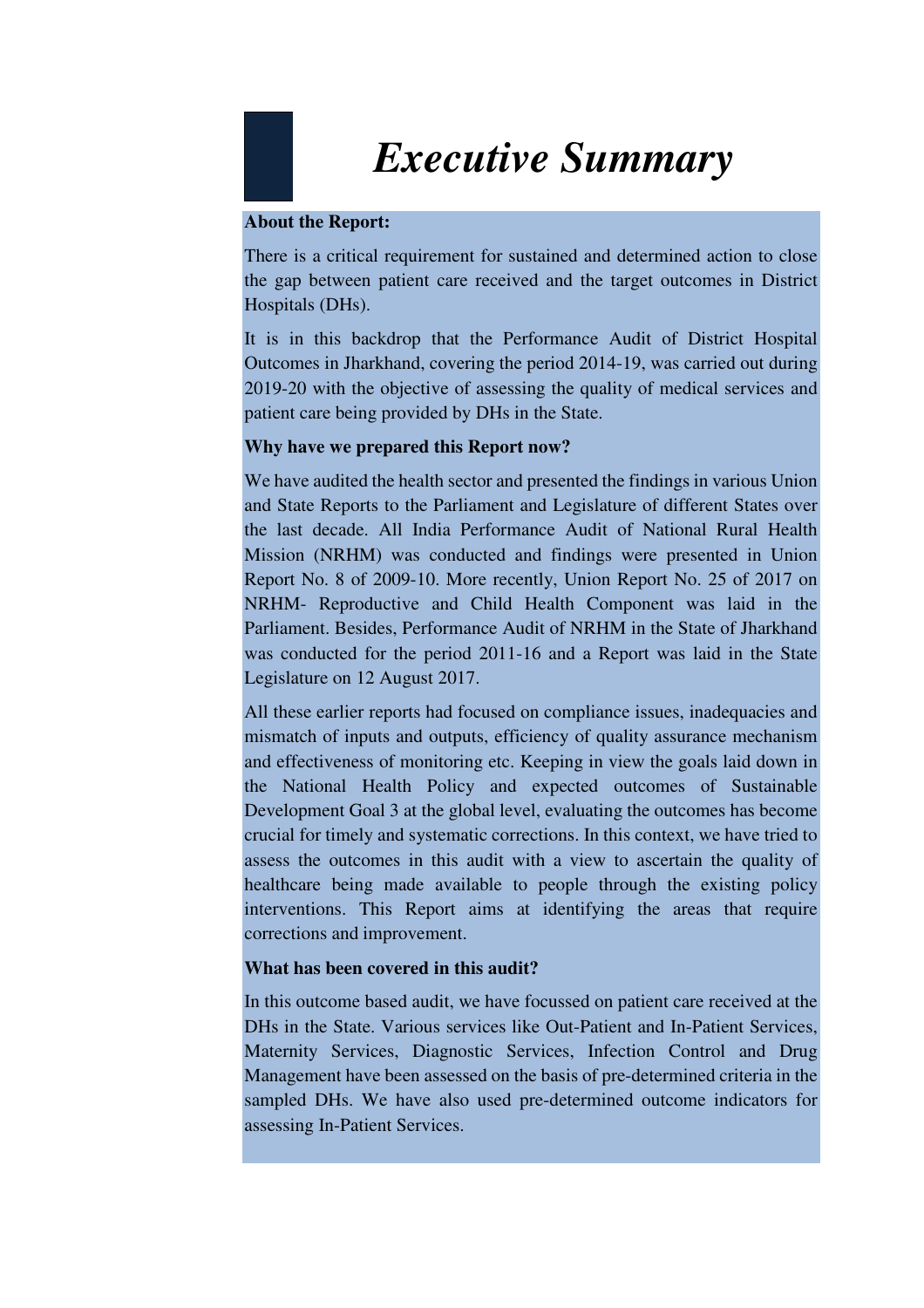#### **What have we found and what do we recommend?**

We found significant areas for improvement in the healthcare needs of the people as highlighted below:

#### **Policy framework for healthcare services**

Audit observed that the Department did not formulate its own standards/ norms to ensure availability of all types of resources and services in adequate quantum in DHs in respect of out-patient and in-patient services, pathology investigations and human resources. As a result, a methodical gap analysis was not carried out. The absence of standards/norms would, and has, impacted the availability of resources and services in the hospitals.

#### *Recommendation:*

 *The State Government should ensure that the existing standards and norms for provisioning of services and resources for the district hospitals are strictly followed. Punitive action should be taken against officials for intentional violation of norms or negligence in services.* 

# **Out-Patient services**

We found that the patient load in the Out-Patient Departments (OPDs) had increased by 57 *per cent* in 2018-19 in the test-checked DHs compared to 2014-15. Despite increase in the number of patients in OPDs, each OPD clinic was being run by a single doctor leading to increase of patient load per doctor per day. Heavy patient load per doctor per day in the six test-checked DHs, especially in general medicine OPD (between 79 and 325 patients), in gynaecology OPD (between 30 and 194 patients) and in paediatrics OPD (between 20 and 118 patients) adversely impacted consultation time which was less than the suggested minimum consultation time of five minutes. Despite high patient load and consequently low consultation time, testchecked DHs did not deploy more than one doctor in these OPDs for giving better health care services. Less consultation time is directly linked with patient's dissatisfaction with the consultation process.

Waiting times for patients were also impacted since the number of registration counters were not commensurate with the increase in the daily patient load, exacerbated in some of the test-checked DHs by a lack of suitable seating facility and toilets and an overall weak grievance redressal system.

# *Recommendations:*

 *Consultation time may be reviewed and sufficient doctors deployed in identified OPDs with low consultation time to ensure patients satisfaction with the consultation process.* 

 *The inequities in the number of registration counters vis-à-vis the rising patient load should be addressed to reduce waiting time for patients and seating/toilet facilities should be improved.*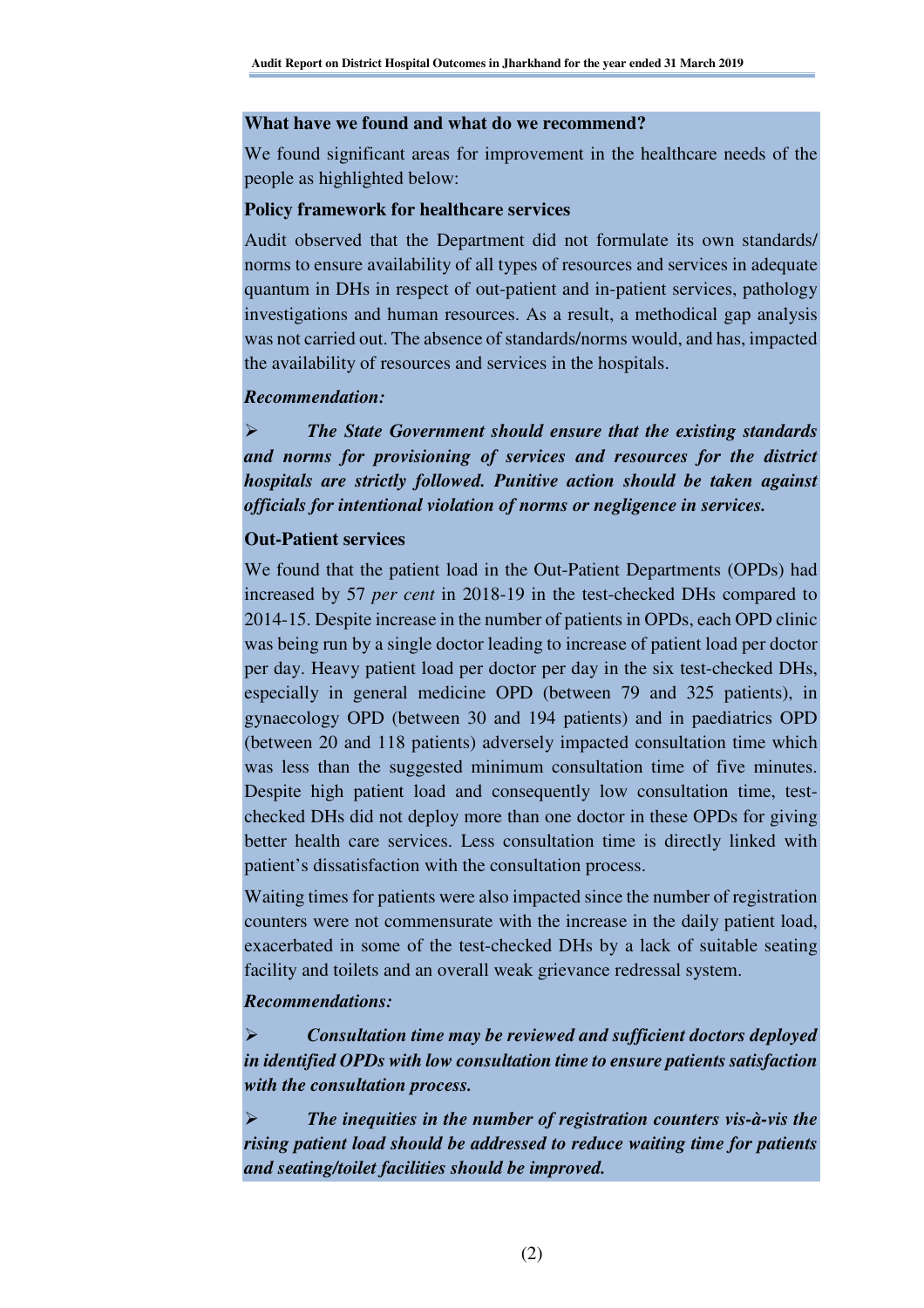*The grievance redressal mechanism should be revamped and activated in all DHs to improve performance.* 

#### **Diagnostic services**

Diagnostic services, both radiological and pathological, were deficient in terms of availability of functional equipment, consumables and human resources in the test-checked DHs. A majority of the test-checked DHs did not have the requisite range of X-ray machines. Ultrasonography (USG) facility was not available in two DHs and Computed Tomography (CT) scan was not available in any of the test-checked DHs.

There were serious gaps in the availability of essential pathological investigations in all the test-checked DHs; whereas the functions of in-house pathology services were marred by shortage of lab technicians and essential equipment.

Owing to lack of monitoring of the time lag between receipts of samples and reporting of results of investigations to the patients, minimum efficiency standards in pathology services remained a challenge.

# *Recommendation:*

 *The availability of essential radiological and pathological equipment, all types of pathological investigations and required manpower as per existing standards and norms should be ensured at DHs.* 

# **In-Patient services**

There were significant deficiencies in the availability of in-patient services such as Burn ward, Ear Nose and Throat (ENT), Accident and trauma ward as well as indoor services for Psychiatry in the test-checked DHs.

In-patient services in the different DHs also varied in terms of the availability of resources.

 There was shortage of doctors ranging between 19 and 56 *per cent* in the six test-checked DHs. The test-checked DHs also had shortage of 9 to 18 specialists. Further, none of the test-checked DHs had specialists of AYUSH, Dermatology, Microbiology and Forensics.

 $\triangleright$  In the six test-checked DHs, shortage of paramedics ranged between 43 and 77 *per cent* whereas that of staff nurses ranged between 11 and 87 *per cent*.

 Operation Theatres (OTs) for ENT and Orthopaedics were not available in any of six test-checked DHs whereas OTs for emergency services was not available in five DHs. There was shortage of equipment and drugs in all the OTs of the test-checked DHs.

 Out of six test-checked DHs, records of OT procedures were maintained only in DH East Singhbhum. While three DHs (Deoghar, Palamu and Ramgarh) did not maintain any records, it was partially maintained in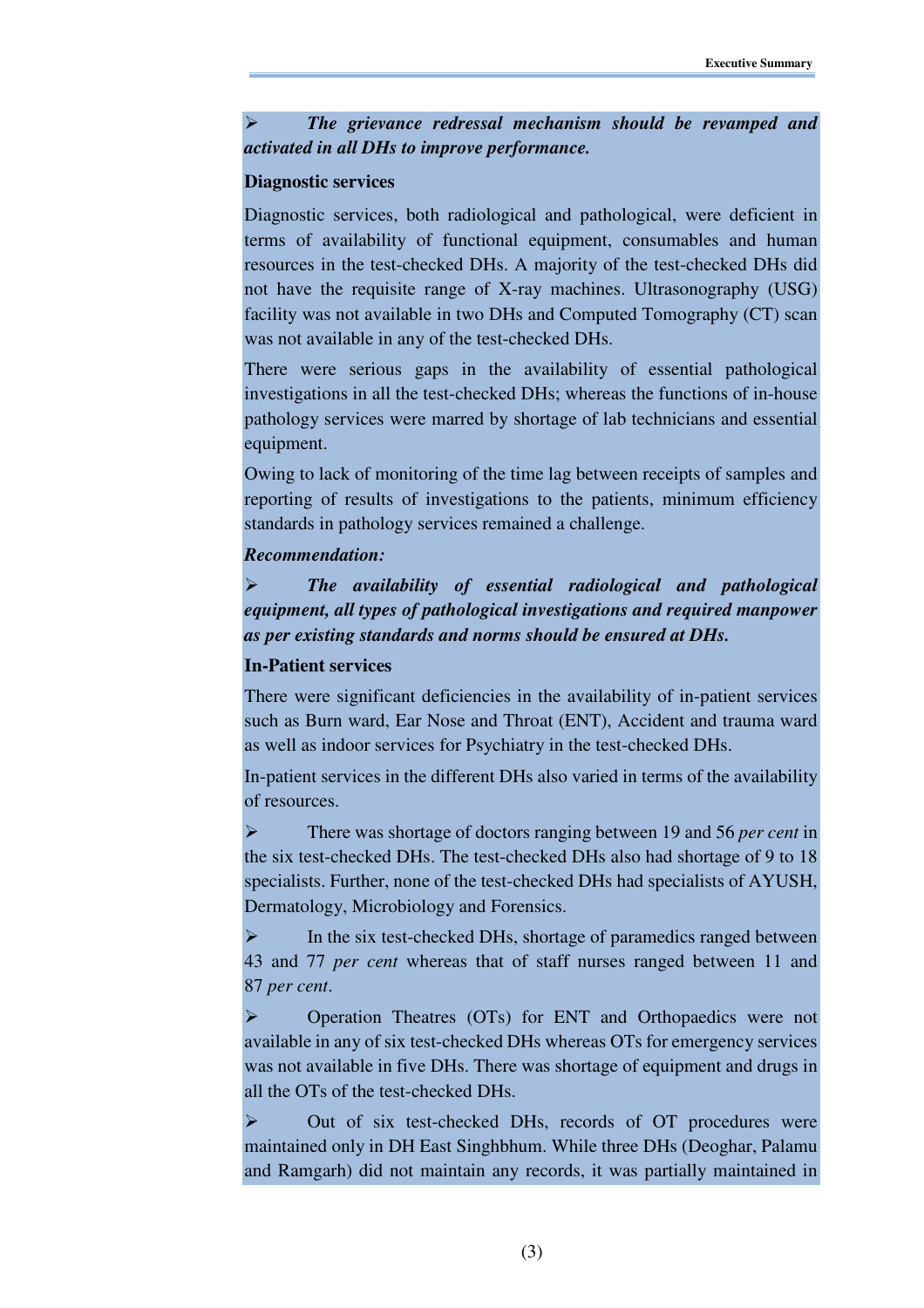DHs, Hazaribag and Ranchi. In the absence of or partial maintenance of surgical safety checklist, pre-surgery evaluation records and post-operative evaluation records for OTs, it was not ascertainable whether safety procedures in OTs were adhered to in the test-checked DHs.

 $\triangleright$  Intensive Care Units (ICUs) were established only in nine<sup>1</sup> DHs between July 2016 and May 2017 out of the 23 DHs in the State. Further, shortage of equipment and drugs were noticed in ICUs in the six test-checked DHs. Thus, critical care to patients was not adequate and they were likely to have been referred to higher government health facilities.

 Separate Accident and Trauma ward for providing better care to patients were not available in five test-checked DHs except DH, Hazaribag and patients were referred to the nearest higher government health facility.

 Though prescribed in IPHS, none of the six test-checked DHs had a system for quality testing of the diet provided to in-patients.

 Disaster Management Plan (DMP) was prepared only in one (East Singhbhum) out of six test-checked DHs. Thus, five  $D\text{Hs}^2$  lacked proper plan in case of any kind of disaster.

 Desired Bed Occupancy Rate (BOR) of more than 80 *per cent* was not achieved by the test-checked DHs except for two DHs (Palamu and Ramgarh) which achieved the same in some months. However, improvement in BOR was visible in May 2018 with respect to May 2014 in all the testchecked DHs except DH, Palamu where it decreased to 50 *per cent* in May 2018 from 54 *per cent* in May 2014.

 Bed Turnover Rates (BTR) of two DHs (Deoghar and East Singhbhum) was much lower compared to BTRs of the other test-checked DHs which indicated comparative inefficiency in these hospitals.

 Leaving Against Medical Advice (LAMA) Rate was high in three DHs (Deoghar, Hazaribag and Palamu) which indicated that the quality of healthcare services in these hospitals was poor.

#### *Recommendations:*

 $\overline{a}$ 

- *Government should proactively synergise availability of specialised in-patient services along with essential drugs, equipment and human resources in DHs to ensure access of the public to quality medical care.*
- *All essential IPD services including ICUs and Burn Ward facilities should be ensured at all DHs with appropriate resources so that critical patients get immediate treatment.*

<sup>1</sup> Deoghar, Dumka, Godda, Jamtara, Bokaro, Simdega, Sahibganj, Palamu and West Singhbhum.

<sup>2</sup> Deoghar, Hazaribag, Palamu, Ramgarh and Ranchi.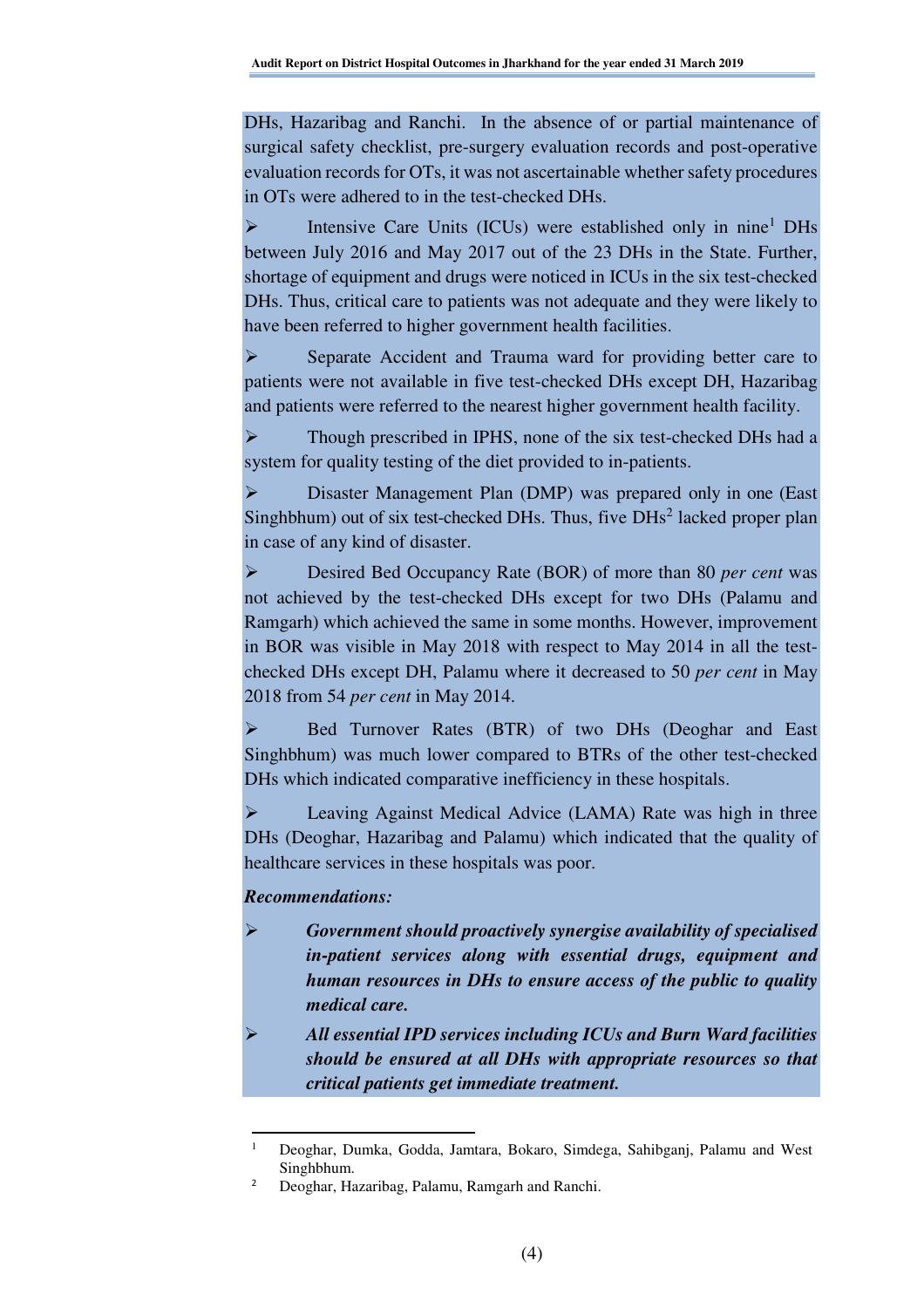# *Quality standards should be ensured with respect to diets provided to in-patients.*

#### **Maternity services**

Significant deficiencies were observed in all the four major components of facility based maternity services - Antenatal care, Comprehensive Abortion Care (CAC) services, Intra-partum care or delivery care and postpartum care:

 Out of 1.30 lakh pregnant women (PWs) registered in the six testchecked DHs during 2014-19, 51,526 (40 *per cent*) PWs were not provided the complete cycle of ANC. Of the registered PWs, 77,762 (60 *per cent*) PWs were not provided first tetanus toxoid (TT) injection, 85,743 (66 *per cent*) PWs were not provided second TT injection and 54,539 (42 *per cent*) PWs were not provided iron and folic acid (IFA) tablets. This is an area of concern as lack of adequate ANC services are directly linked with increase in the number of stillbirths and children with low birth weight.

 Essential drugs were not available in maternity IPDs which included Hydralazine in all the six test-checked DHs; Dopamine/Methyldopa in five test checked DHs except in Ramgarh; Adrenaline, Calcium Gluconate and Diazepam in four DHs except in East Singhbhum and Ramgarh; Ampicillin in four DHs except in East Singhbhum and Ranchi and Gentamycin in three DHs (Hazaribag, Palamu, and Ranchi).

 Essential consumables like draw sheets, identification tags and threads for sutures were not available in the test-checked DHs. Baby wrapping sheets were not available in two DHs (East Singhbhum and Hazaribag) and Nasogastric tubes were not available in three DHs (Deoghar, Hazaribag and Palamu).

Fest-checked DHs did not have essential equipment in maternity IPDs. Partographs, which enable the birth attendant to identify and manage complications of labour promptly, were not plotted in most of the cases in the test-checked DHs.

 Purchase of equipment for twelve bedded Special Newborn Care Units (SNCUs) was under process as of June 2020 at three test-checked DHs (East Singhbhum, Ramgarh and Ranchi).

 In the six test-checked DHs, it was observed that 77 to 89 *per cent* of mothers were discharged from the hospital within 48 hours of delivery and as such immediate management of post-partum complications was not ensured.

 Out of 362 test-checked cases during 2016-19, 310 eligible beneficiaries were paid cash assistance under *Janani Suraksha Yojana* (JSY) after one month of delivery including 97 beneficiaries who were paid after more than six months. Further, eight beneficiaries were not paid as of March 2020. Delay/ non-payment of cash assistance defeated the objectives of Scheme.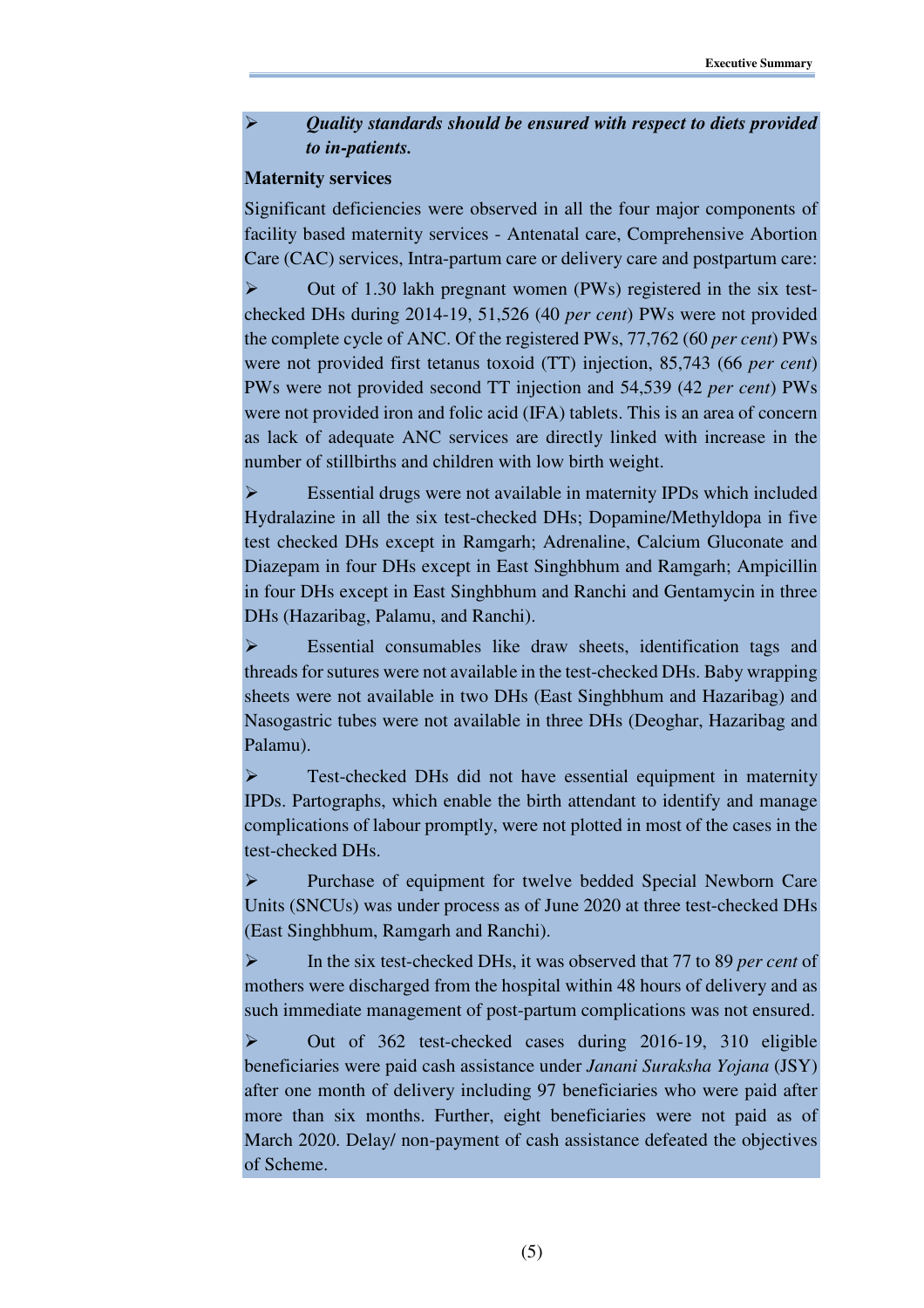Stillbirth rate was between 1.08 and 3.89 *per cent* in the six testchecked DHs during 2014-19. In three DHs (Palamu, Deoghar and Hazaribag), stillbirth rates were high (ranging between 2.09 and 3.89 *per cent*) which was significantly higher than the average State rate of one *per cent* and the average national rate of 0.7 *per cent*.

#### *Recommendations:*

- *Prescribed intra-partum and post-partum care should be ensured to minimise adverse pregnancy outcomes.*
- *SNCUs should be made functional in all DHs.*
- *Payment of cash assistance under JSY should be ensured prior to discharge of beneficiary from the hospital.*

#### **Infection control**

Infection control practices were not sufficiently embedded in the functioning of DHs. DHs lacked standard operating procedures (SOPs)/checklists for hygiene and infection control; disinfection and sterilisation of medical tools, instruments and equipment etc. Infection control practices were mostly limited to boiling and autoclaving. DHs also lacked liquid chemical sterilisation and high-level disinfection facilities.

SOPs for house keeping were not available in five test-checked DHs except at East Singhbhum. Despite outsourcing, cleaning services were not of a satisfactory level in the test-checked DHs indicating lack of oversight on the part of the hospital administration in ensuring adequate decontamination of functional areas of DHs.

 Only two to four types of linen comprising mainly of bed sheets and blankets were available in sufficient numbers in the test-checked DHs. There was shortage in two to 11 types of linen that included table cloths, OT coats, overcoats etc., whereas six to 17 types of linen comprising bedspreads, draw sheets, overshoes pair etc., were not available in the test-checked DHs. Laundry services were also highly inadequate as washing of linen was not done through mechanised laundry in the premises of test-checked DHs as envisaged under guidelines of "*Kayakalp*". Absence of covered trolleys to carry dirty linen from wards was also noticed. Further, there were no almirahs or covered racks to keep the washed linen safely in the wards of the testchecked DHs thereby increasing the vulnerability of patients to hospital acquired infections.

 Liquid chemical waste was being discharged directly into drains without pre-treatment in violation of the Bio-Medical Waste Management Rules, 2016.

#### *Recommendations:*

 *Detailed SOPs for infection control and cleaning activities should be framed by all DHs and their implementation and monitoring should be ensured by District Infection Control Committees.*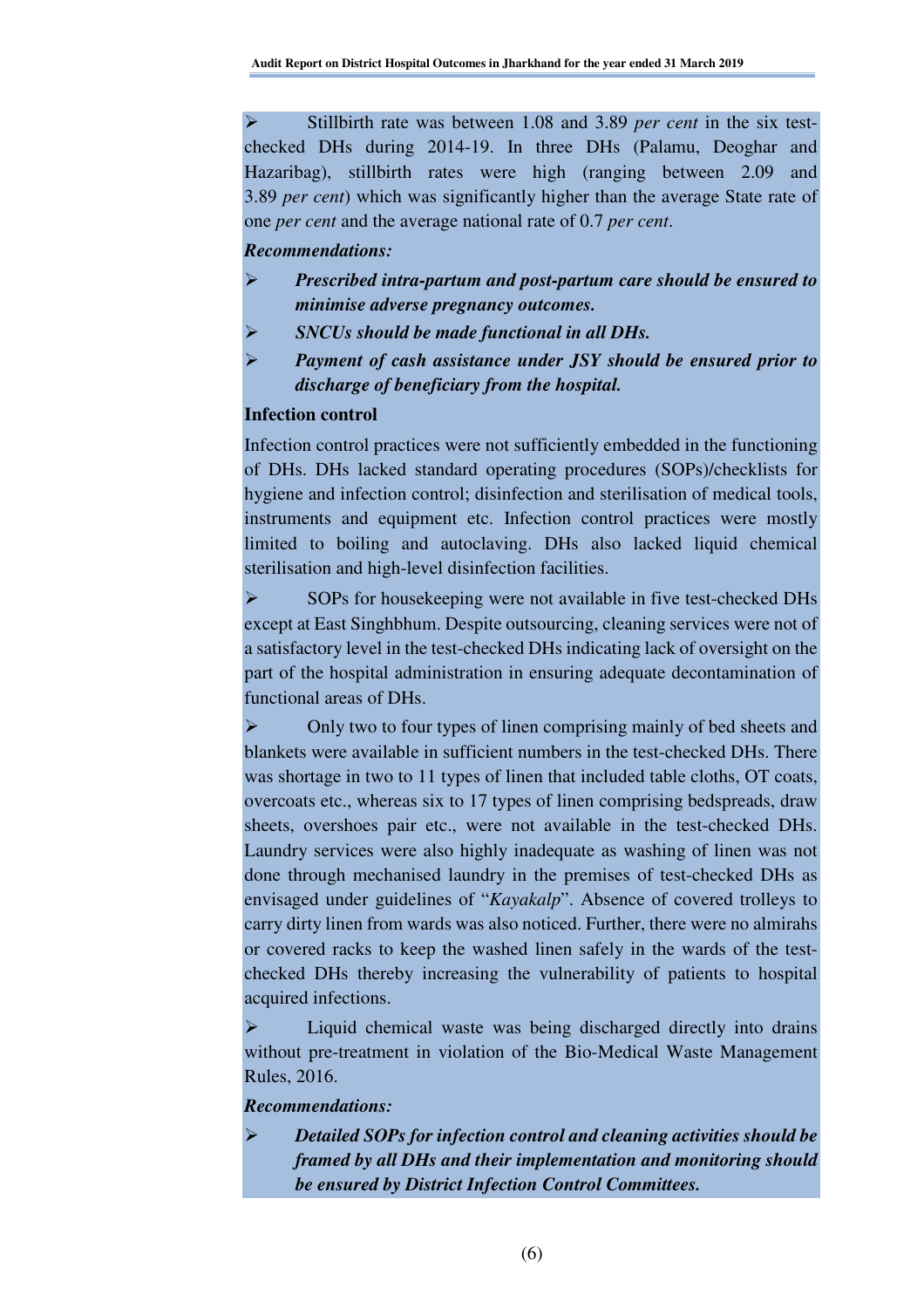- *Prescribed disinfection and sterilisation of equipment should be ensured with proper documentation of the process.*
- *Disposal of liquid chemical waste should be ensured as per the provisions of Bio-Medical Waste Management Rules, 2016.*

# **Drug management**

Drug procurement process in the State was marred with systemic problems as well as non-adherence to the stipulated procedures viz., delays in testing resulting in expiry of medicines, non-adherence to quality assurance of supplied drugs, non-procurement of Essential Drugs etc.

 Jharkhand Medical & Health Infrastructure Development & Procurement Corporation Limited (JMHIDPCL) could not utilise State funds amounting to  $\bar{\mathcal{F}}$  87.85 crore (88 *per cent*) out of  $\bar{\mathcal{F}}$  100.31 crore on procurement of drugs which was refunded (June 2020) to the Department. Further, only ` 40.54 crore (79 *per cent*) was spent out of available NHM funds for purchase of drugs during 2016-19 and the balance of  $\bar{\mathfrak{F}}$  12.24<sup>3</sup> crore was lying in the bank account of JMHIDPCL.

 Test-checked DHs procured medicines from local vendors without quality testing in the absence of centralised purchase of medicines by JMHIDPCL.

 Only 11 to 23 *per cent* of essential drugs were available with the testchecked DHs during 2017-19. The available drugs also became out of stock for a considerable period due to less procurement of drugs as compared to requirement.

 Test-checked DHs did not adhere to norms for storage of drugs which were directly linked with loss of efficacy and shelf life of drugs. Prescribed safety norms were also not followed for storage of dangerous drugs.

# *Recommendations*

- *The Department should set clear timelines for procurement and testing of essential drugs and ensure adherence to these timelines, failing which responsibility should be fixed and action taken against erring officials.*
- *Storage of drugs under proper conditions as prescribed in the Drugs and Cosmetics Rules, 1945 should be ensured to maintain their efficacy.*

# **Building infrastructure**

l

To deliver quality health services in the public health facilities, adequate and properly maintained building infrastructure is of critical importance. The Performance Audit, however, revealed several inadequacies and deficiencies in the availability and creation of hospital building infrastructure:

<sup>3</sup> Unspent balance included interest of  $\bar{\tau}$  1.34 crore.